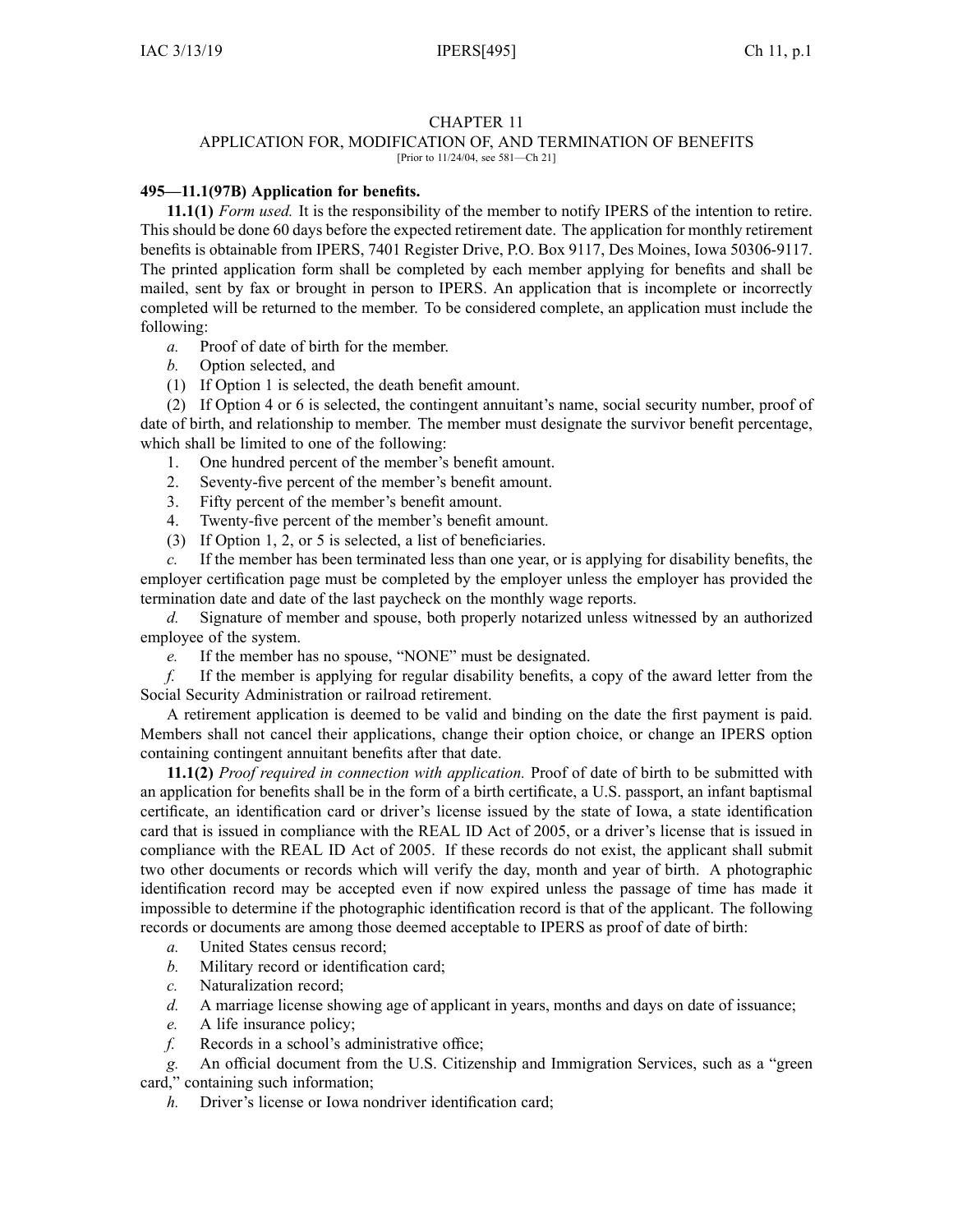*i.* Adoption papers;

*j.* A family Bible record. A photocopy will be accepted with <sup>a</sup> notarized certification that the record appears to be genuine; or

*k.* Any other document or record ten or more years old, or certification from the custodian of such records which verifies the day, month, and year of birth.

If the member, the member's representative, or the member's beneficiary is unable or unwilling to provide proof of birth, or in the case of death, proof of death, IPERS may rely on such resources as it has available, including but not limited to records from the Social Security Administration, Iowa division of records and statistics, IPERS' own internal records, or reports derived from other public records, and other departmental or governmental records to which IPERS may have access.

IPERS is required to begin making payments to <sup>a</sup> member or beneficiary who has reached the required beginning date specified by Internal Revenue Code Section 401(a)(9). In order to begin making such payments and to protect IPERS' status as <sup>a</sup> plan qualified under Internal Revenue Code Section 401(a), IPERS may rely on its internal records with regard to date of birth, if the member or beneficiary is unable or unwilling to provide the proofs required by this subrule within 30 days after written notification of IPERS' intent to begin mandatory payments.

**11.1(3)** *Benefits estimates.* Prior to submitting an application for benefits, <sup>a</sup> member may reques<sup>t</sup> IPERS to prepare estimates of projected benefits under the various options as described under Iowa Code section [97B.51](https://www.legis.iowa.gov/docs/ico/section/97B.51.pdf). A benefit estimate shall not bind IPERS to paymen<sup>t</sup> of the projected benefits under the various options specified in Iowa Code chapter [97B](https://www.legis.iowa.gov/docs/ico/chapter/97B.pdf). Amember cannot rely on the benefit estimate in making any retirement-related decision or taking any action with respec<sup>t</sup> to the member's account, nor shall IPERS assume any liability for such actions. An estimate will not include deductions for <sup>a</sup> QDRO or any other legal assignments or orders on <sup>a</sup> member's account, unless specifically requested by the member. A member's actual benefit can only be known and officially calculated when an eligible member applies for benefits.

**11.1(4)** *Revocation of application.* If IPERS determines an application for benefits is invalid for any reason, IPERS shall revoke, in whole or in pertinent part, the application for benefits and the recipient shall repay all payments made under the revoked application or all payments made pursuan<sup>t</sup> to the revoked par<sup>t</sup> of the application. The terms of repaymen<sup>t</sup> shall be subject to the provisions of [495—11.7](https://www.legis.iowa.gov/docs/iac/rule/495.11.7.pdf)(97B).

[**ARC [8601B](https://www.legis.iowa.gov/docs/aco/arc/8601B.pdf)**, IAB 3/10/10, effective 4/14/10; **ARC [1348C](https://www.legis.iowa.gov/docs/aco/arc/1348C.pdf)**, IAB 2/19/14, effective 3/26/14; **ARC [1887C](https://www.legis.iowa.gov/docs/aco/arc/1887C.pdf)**, IAB 2/18/15, effective 3/25/15; **ARC [2402C](https://www.legis.iowa.gov/docs/aco/arc/2402C.pdf)**, IAB 2/17/16, effective 3/23/16; **ARC [2981C](https://www.legis.iowa.gov/docs/aco/arc/2981C.pdf)**, IAB 3/15/17, effective 4/19/17]

## **495—11.2(97B) Retirement benefits and the age reduction factor.**

**11.2(1)** *Normal retirement.*

*a.* A member shall be eligible for monthly retirement benefits with no age reduction effective with the first of the month in which the member attains the age of 65, if otherwise eligible.

*b.* Effective July 1, 1998, <sup>a</sup> member shall be eligible for full monthly retirement benefits with no age reduction effective with the first of the month in which the member attains the age of 62, if the member has 20 full years of service and is otherwise eligible.

*c.* Effective July 1, 1997, <sup>a</sup> member shall be eligible to receive monthly retirement benefits with no age reduction effective the first of the month in which the member's age on the last birthday and the member's years of service equal or exceed 88, provided that the member is at least the age of 55 and is otherwise eligible.

**11.2(2)** *Early retirement.* A membershall be eligible to receive benefitsfor early retirement effective with the first of the month in which the member attains the age of 55 or the first of any month after attaining the age of 55 before the member's normal retirement date, provided the date is after the last day of service and the member is otherwise eligible.

**11.2(3)** *Aged 70 and olderretirees.* A membershall be eligible to receive monthly retirement benefits with no age reduction effective with the first day of the month in which the member attains the age of 70, even if the member continues to be employed.

**11.2(4)** *Required beginning date.*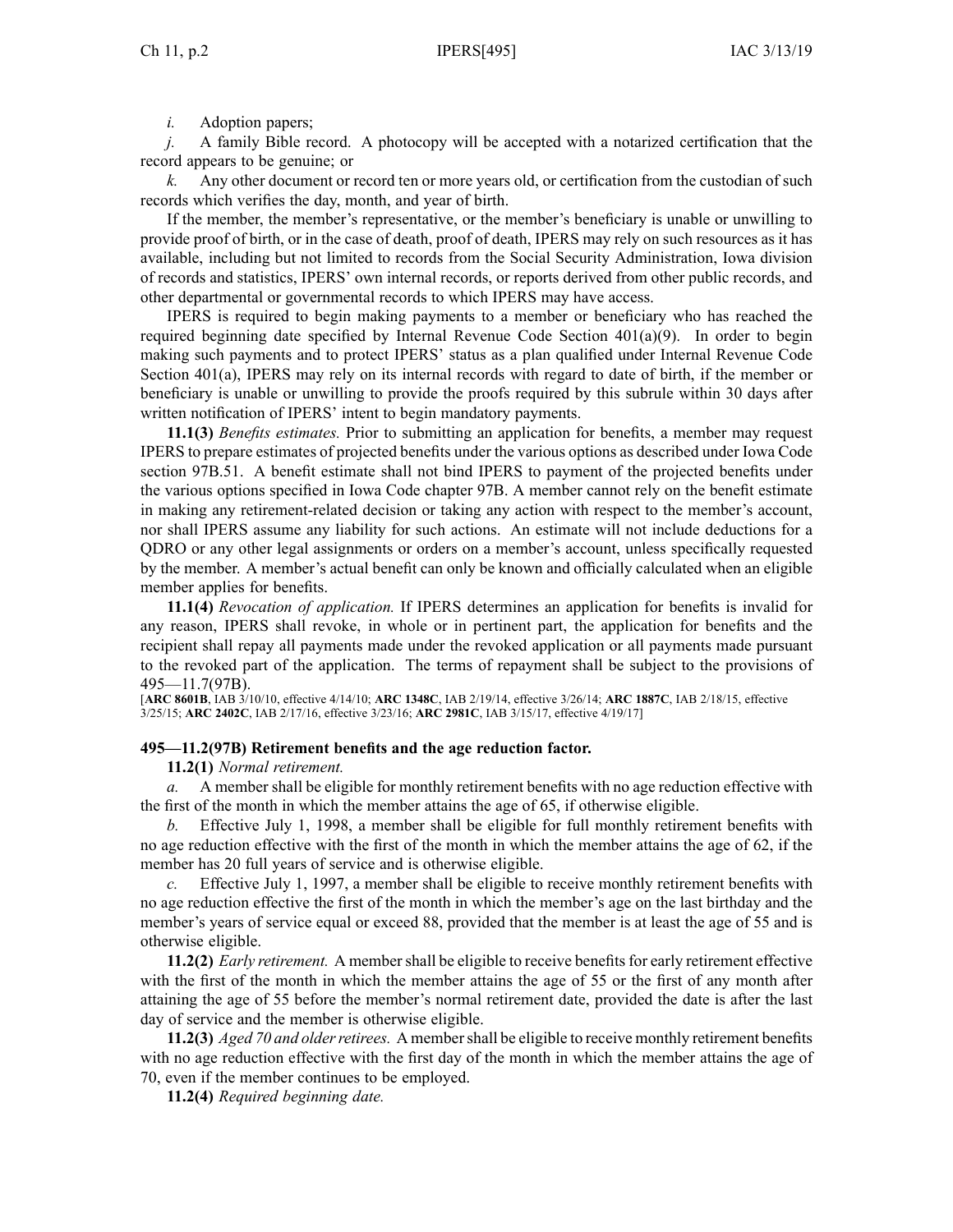*a.* Notwithstanding the foregoing, IPERS shall commence paymen<sup>t</sup> of <sup>a</sup> member's retirement benefit under Iowa Code sections [97B.49A](https://www.legis.iowa.gov/docs/ico/section/2017/97B.49A-49I.pdf) to 97B.49I (under Option 2) no later than the "required beginning date" specified under Internal Revenue Code Section 401(a)(9), even if the member has not submitted the application for benefits. If the lump sum actuarial equivalent could have been elected by the member, payments shall be made in such <sup>a</sup> lump sum rather than as <sup>a</sup> monthly allowance. The "required beginning date" is defined as the later of: (1) April 1 of the year following the year that the member attains the age of 70<sup>1</sup>/<sub>2</sub>, or (2) April 1 of the year following the year that the member actually terminates all employment with employers covered under Iowa Code chapter [97B](https://www.legis.iowa.gov/docs/ico/chapter/2017/97B.pdf).

*b.* If IPERS distributes <sup>a</sup> member's benefits without the member's consent in order to begin benefits on or before the required beginning date, the member may elect to receive benefits under an option other than the default option described above, or as <sup>a</sup> refund, if the member contacts IPERS in writing within 60 days of the first mandatory distribution. IPERS shall inform the member which adjustments or repayments are required in order to make the change.

If a member cannot be located to commence payment on or before the required beginning date described above, the member's benefit shall be forfeited. However, if <sup>a</sup> member later contacts IPERS and wishes to file an application for retirement benefits, the member's benefits shall be reinstated.

*d.* For purposes of determining benefits, the life expectancy of <sup>a</sup> member, <sup>a</sup> member's spouse, or <sup>a</sup> member's beneficiary shall not be recalculated after benefits commence.

*e.* If an IPERS member has <sup>a</sup> qualified domestic relations order (QDRO) on file when <sup>a</sup> mandatory distribution is required, and the QDRO requires the member to choose <sup>a</sup> specific retirement option, IPERS shall pay benefits under the option required by the order.

**11.2(5)** *Mandatory distribution of small inactive accounts.* As soon as practicable after July 1, 2004, IPERS shall distribute small inactive accounts to members and beneficiaries as authorized in Iowa Code section [97B.48\(5\)](https://www.legis.iowa.gov/docs/ico/section/97B.48.pdf).

**11.2(6)** *Federal tax code limitation for selection of survivor percentages for same gender spouses.* Rescinded IAB [2/19/14](https://www.legis.iowa.gov/docs/aco/bulletin/02-19-2014.pdf), effective 3/26/14.

[**ARC [8601B](https://www.legis.iowa.gov/docs/aco/arc/8601B.pdf)**, IAB 3/10/10, effective 4/14/10; **ARC [1348C](https://www.legis.iowa.gov/docs/aco/arc/1348C.pdf)**, IAB 2/19/14, effective 3/26/14; **ARC [1887C](https://www.legis.iowa.gov/docs/aco/arc/1887C.pdf)**, IAB 2/18/15, effective 3/25/15]

#### **495—11.3(97B) First month of entitlement (FME).**

**11.3(1)** *General.* A member shall submit <sup>a</sup> written application to IPERS setting forth the retirement date, provided the member has attained at least age 55 by the retirement date and the retirement date is after the member's last day of service. A member's first month of entitlement shall be no earlier than the first day of the first month after the member's last day of service or, if later, the month provided for under subrule [11.3\(2\)](https://www.legis.iowa.gov/docs/iac/rule/495.11.3.pdf). No paymen<sup>t</sup> shall be made for any month prior to the month the completed application for benefits is received by IPERS.

If <sup>a</sup> member files <sup>a</sup> retirement application but fails to select <sup>a</sup> valid first month of entitlement, IPERS will select by default the earliest month possible. A member may appeal this default selection by sending written notice of the appeal postmarked on or before 30 days after <sup>a</sup> notice of the default selection was mailed to the member. Notice of the default selection is deemed sufficient if sent to the member at the member's address.

### **11.3(2)** *Additional FME provisions.*

*a.* Effective through December 31, 1992, the first month of entitlement of <sup>a</sup> member who qualifies for retirement benefits is the first month following the member's date of termination or last day of leave, with or without pay, whichever is later.

*b.* Effective January 1, 1993, the first month of entitlement of an employee who qualifies for retirement benefits shall be the first month after the employee is paid the last paycheck, if paid more than one calendar month after termination. If the final paycheck is paid within the month after termination, the first month of entitlement shall be the month following termination.

*c.* Effective January 1, 2001, employees of <sup>a</sup> school corporation who are permitted by the terms of their employment contracts to receive their annual salaries in monthly installments over periods ranging from 9 to 12 months may retire at the end of <sup>a</sup> school year and receive trailing wages through the end of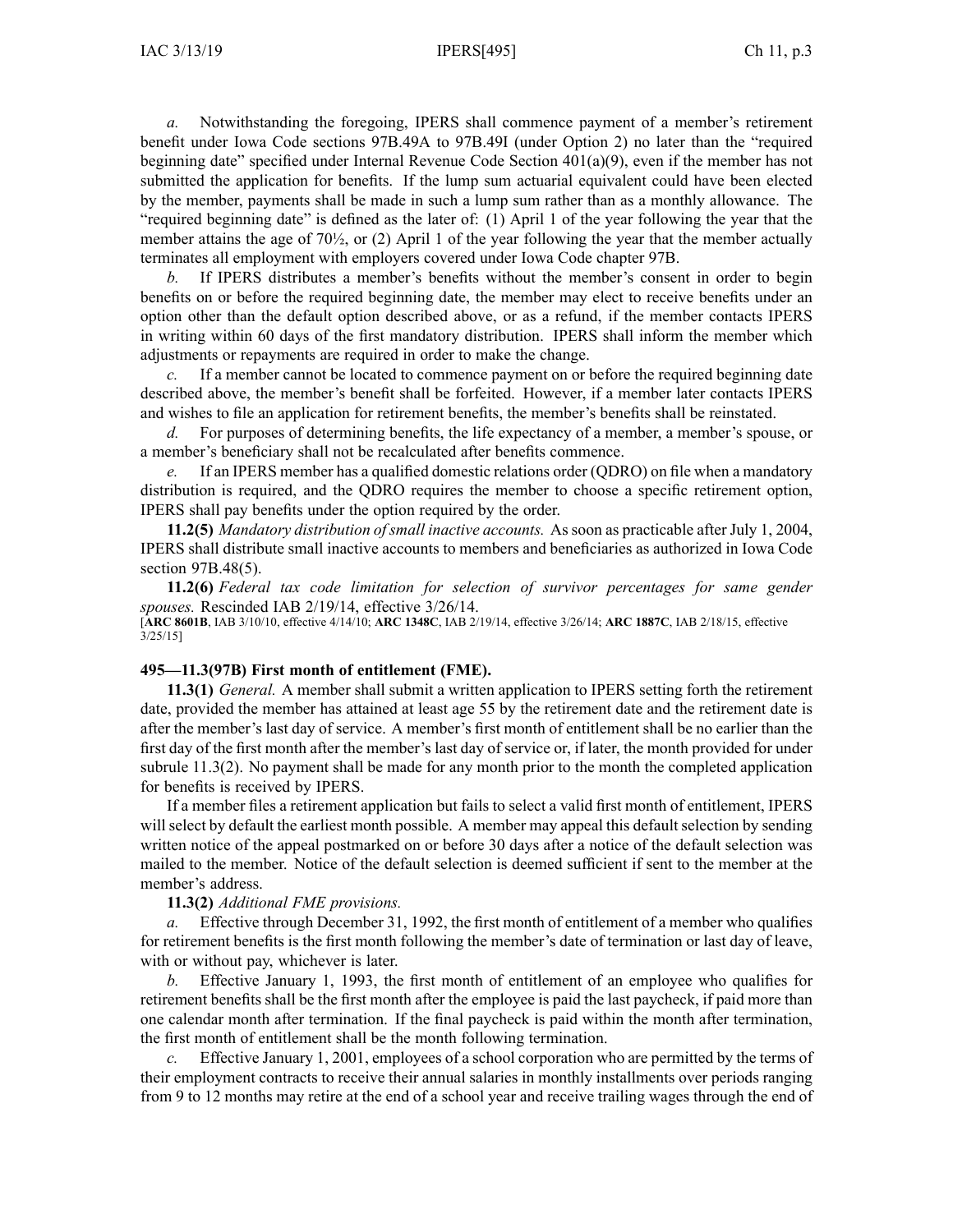the contract year if they have completely fulfilled their contract obligations at the time of retirement. For purposes of this paragraph, "school corporation" means body politic described in Iowa Code sections [260C.16](https://www.legis.iowa.gov/docs/ico/section/260C.16.pdf) (community colleges), [273.2](https://www.legis.iowa.gov/docs/ico/section/273.2.pdf) (area education agencies) and [273.1](https://www.legis.iowa.gov/docs/ico/section/273.1.pdf) (K-12 public schools). For purposes of this paragraph, "trailing wages" means previously earned wage payments made to such employees of <sup>a</sup> school corporation after the first month of entitlement. This exception does not apply to hourly employees, including those who make arrangements with their employers to hold back hourly wages for paymen<sup>t</sup> at <sup>a</sup> later date, to employees who are placed on sick or disability leave or leave of absence, or to employees who receive lump sum leave, vacation leave, early retirement incentive pay or any other lump sum payments in installments.

For all employees of all IPERS-covered employers who terminate employment in January 2003, or later, if the final paycheck is paid within the same quarter or within one quarter after termination and wages are reported under the normal pay schedule, the first month of entitlement shall be the month following termination. However, if the last paycheck is paid more than one quarter after the termination, the first month of entitlement shall be the first month after the employee is paid the last paycheck. Under no circumstances shall such trailing wages result in more than one quarter of service credit being added to retiring members' earning records.

**11.3(3)** *Survival into designated FME.* To be eligible for <sup>a</sup> monthly retirement benefit, the member must survive into the designated first month of entitlement. If the member dies prior to the first month of entitlement, the member's application for monthly benefits is canceled and the distribution of the member's account is made pursuan<sup>t</sup> to Iowa Code section [97B.52](https://www.legis.iowa.gov/docs/ico/section/97B.52.pdf). Cancellation of the application shall not invalidate <sup>a</sup> beneficiary designation. If the application is dated later in time than any other designations, IPERS will accep<sup>t</sup> the designation in <sup>a</sup> canceled application as binding until <sup>a</sup> subsequent designation is filed.

**11.3(4)** *Members retiring under the rule of 88.* The first month of entitlement of a member qualifying under the rule of 88 shall be the first of the month when the member's age as of the last birthday and years of service equal 88. The fact that <sup>a</sup> member's birthday allowing <sup>a</sup> member to qualify for the rule of 88 is the same month as the first month of entitlement does not affect the retirement date.

**495—11.4(97B) Termination of monthly retirement allowance.** A member's retirement benefit shall terminate after paymen<sup>t</sup> is made to the member for the entire month during which the member's death occurs. Death benefits shall begin with the month following the month in which the member's death occurs.

Upon the death of the retired member, IPERS will reconcile the decedent's account to determine if an overpaymen<sup>t</sup> was made to the retired member and if further payment(s) is due to the retired member's named beneficiary, contingent annuitant, heirs at law or estate. If an overpaymen<sup>t</sup> has been made to the retired member, IPERS will determine if steps should be taken to seek collection of the overpaymen<sup>t</sup> from the named beneficiary, contingent annuitant, estate, heirs at law, or other interested parties.

### **495—11.5(97B) Bona fide retirement and bona fide refund.**

**11.5(1)** *Bona fide retirement—general.* To receive retirement benefits, <sup>a</sup> member under the age of 70 must officially leave employment with all IPERS-covered employers, give up all rights as an employee, and complete <sup>a</sup> period of bona fide retirement. A period of bona fide retirement means four or more consecutive calendar months for which the member qualifies for monthly retirement benefit payments. The qualification period begins with the member's first month of entitlement for retirement benefits as approved by IPERS. A member may not return to covered employment before filing <sup>a</sup> completed application for benefits. Notwithstanding the foregoing, the continuation of group insurance coverage at employee rates for the remainder of the school year for <sup>a</sup> school employee who retires following completion of services by that individual shall not cause that person to be in violation of IPERS' bona fide retirement requirements.

A member will not be considered to have <sup>a</sup> bona fide retirement if the member is <sup>a</sup> school or university employee and returns to work with the employer after the normal summer vacation. In other positions, temporary orseasonal interruption ofservice which does not terminate the period of employment does not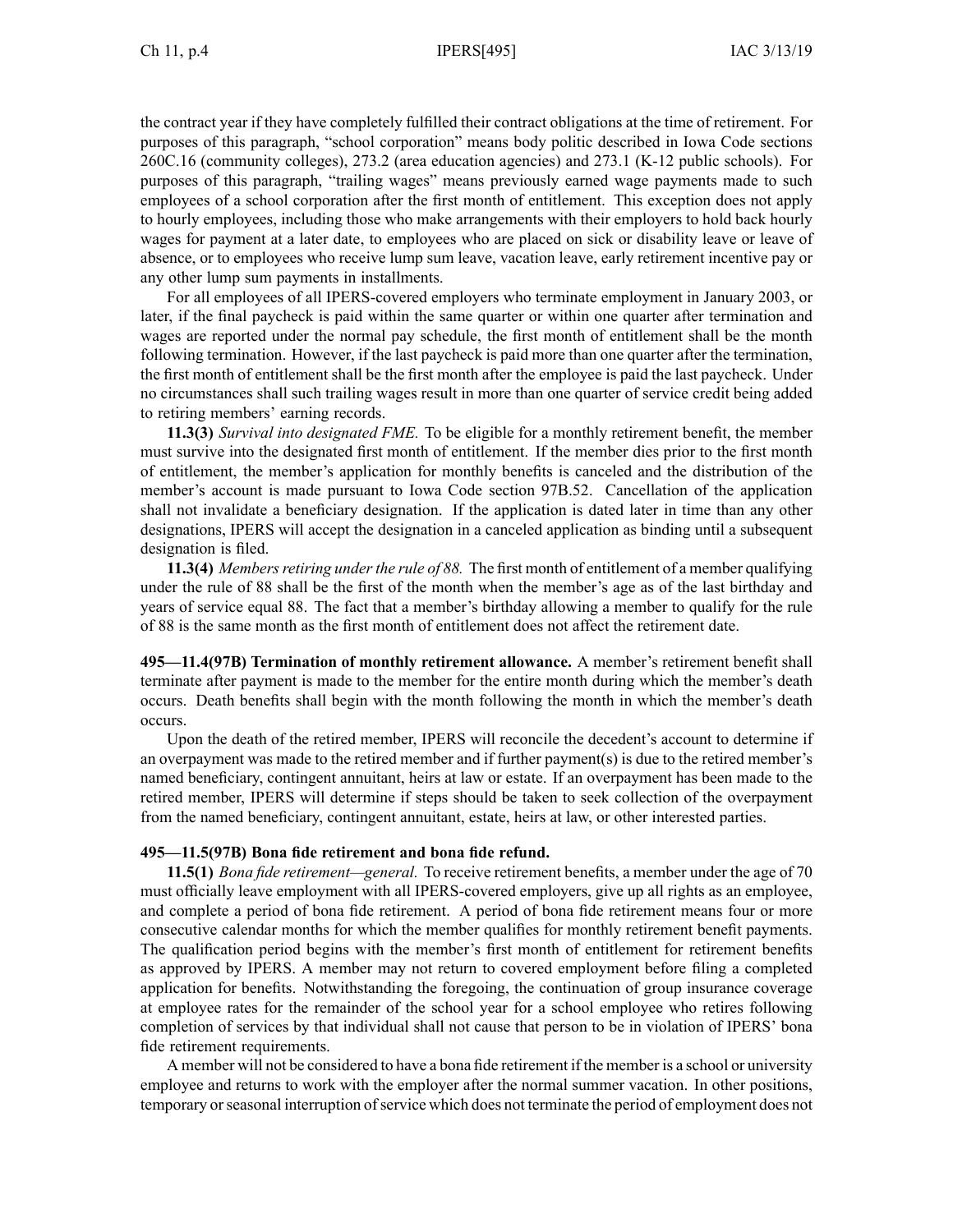constitute <sup>a</sup> bona fide retirement. A member also will not be considered to have <sup>a</sup> bona fide retirement if the member has, prior to or during the member's first month of entitlement, entered into verbal or written arrangements with the employer to return to employment after the expiration of the four-month bona fide retirement period.

Effective July 1, 1990, <sup>a</sup> school employee will not be considered terminated if, while performing the normal duties, the employee performs for the same employer additional duties which take the employee beyond the expected termination date for the normal duties. Only when all the employee's compensated duties cease for that employer will that employee be considered terminated.

The bona fide retirement period shall be waived for an elected official covered under Iowa Code section [97B.1A\(8\)](https://www.legis.iowa.gov/docs/ico/section/2017/97B.1A.pdf)*"a"*(1), and for <sup>a</sup> member of the general assembly covered under Iowa Code section [97B.1A\(8\)](https://www.legis.iowa.gov/docs/ico/section/2017/97B.1A.pdf)*"a"*(2), when the elected official or legislator notifies IPERS of the intent to terminate IPERS coverage for the elective office and, at the same time, terminates all other IPERS-covered employment prior to the issuance of the retirement benefit. Such an elected official or legislator may remain in the elective office and receive an IPERS retirement without violating IPERS' bona fide retirement rules. If such elected official or legislator terminates coverage for the elective office and also terminates all other IPERS-covered employment but is then reemployed in covered employment, and has not received <sup>a</sup> retirement as of the date of hire, the retirement shall not be made. Furthermore, if such elected official or legislator is reemployed in covered employment, the election to revoke IPERS coverage for the elective position shall remain in effect, and the elected official or legislator shall not be eligible for new IPERS coverage for such elected position. The prior election to revoke IPERS coverage for the elected position shall also remain in effect if such elected official or legislator is reelected to the same position without an intervening term out of office.

The bona fide retirement period will be waived if the member has been elected to public office which term begins during the normal four-month bona fide retirement period. This includes elected officials who shall be covered under this chapter as defined in Iowa Code section [97B.1A](https://www.legis.iowa.gov/docs/ico/section/2018/97B.1A.pdf). This waiver does not apply if the member was an elected official who was reelected to the same position for another term.

Effective July 1, 2000, <sup>a</sup> member does not have <sup>a</sup> bona fide retirement until all employment with covered employers, including employment which is not covered under this chapter, is terminated for at least one month, and the member does not return to covered employment for an additional three months. In order to receive retirement benefits, the member must file <sup>a</sup> completed application for benefits before returning to any employment with <sup>a</sup> covered employer.

Effective July 1, 2018, <sup>a</sup> member will not have <sup>a</sup> bona fide retirement if the member enters into <sup>a</sup> verbal or written arrangemen<sup>t</sup> to perform duties for the member's former employer(s) as an independent contractor prior to or during the member's first month of entitlement or performs any duties for the member's former employer(s) as an independent contractor prior to receiving four months of retirement benefits.

**11.5(2)** *Bona fide retirement—licensed health care professionals.* For retirees whose first month of entitlement is no earlier than July 2004 and no later than June 2014, <sup>a</sup> retiree who is reemployed as <sup>a</sup> "licensed health care professional" by <sup>a</sup> "public hospital" does not have <sup>a</sup> bona fide retirement until all employment with covered employers is terminated for at least one calendar month. In order to receive retirement benefits, the member must file <sup>a</sup> completed application for benefits form before returning to any employment with <sup>a</sup> covered employer.

"Licensed health care professional" means <sup>a</sup> public employee who is <sup>a</sup> physician, surgeon, podiatrist, osteopath, psychologist, physical therapist, physical therapist assistant, nurse, speech pathologist, audiologist, occupational therapist, respiratory therapist, pharmacist, social worker, dietitian, mental health counselor, or physician assistant who is required to be licensed under Iowa Code chapter [147](https://www.legis.iowa.gov/docs/ico/chapter/147.pdf).

"Public hospital" means <sup>a</sup> governmental entity of <sup>a</sup> political subdivision of the state of Iowa that is authorized by legislative authority. For purposes of this subrule, <sup>a</sup> "public hospital" must also meet the requirements of Iowa Code section 249J.3. Under Iowa Code section 249J.3, <sup>a</sup> "public hospital" must be licensed pursuan<sup>t</sup> to Iowa Code chapter [135B](https://www.legis.iowa.gov/docs/ico/chapter/135B.pdf) and governed pursuan<sup>t</sup> to Iowa Code chapter [145A](https://www.legis.iowa.gov/docs/ico/chapter/145A.pdf) (merged hospitals), Iowa Code chapter [347](https://www.legis.iowa.gov/docs/ico/chapter/347.pdf) (county hospitals), Iowa Code chapter [347A](https://www.legis.iowa.gov/docs/ico/chapter/347A.pdf) (county hospitals payable from revenue), or Iowa Code chapter [392](https://www.legis.iowa.gov/docs/ico/chapter/392.pdf) (creation by city of <sup>a</sup> hospital or health care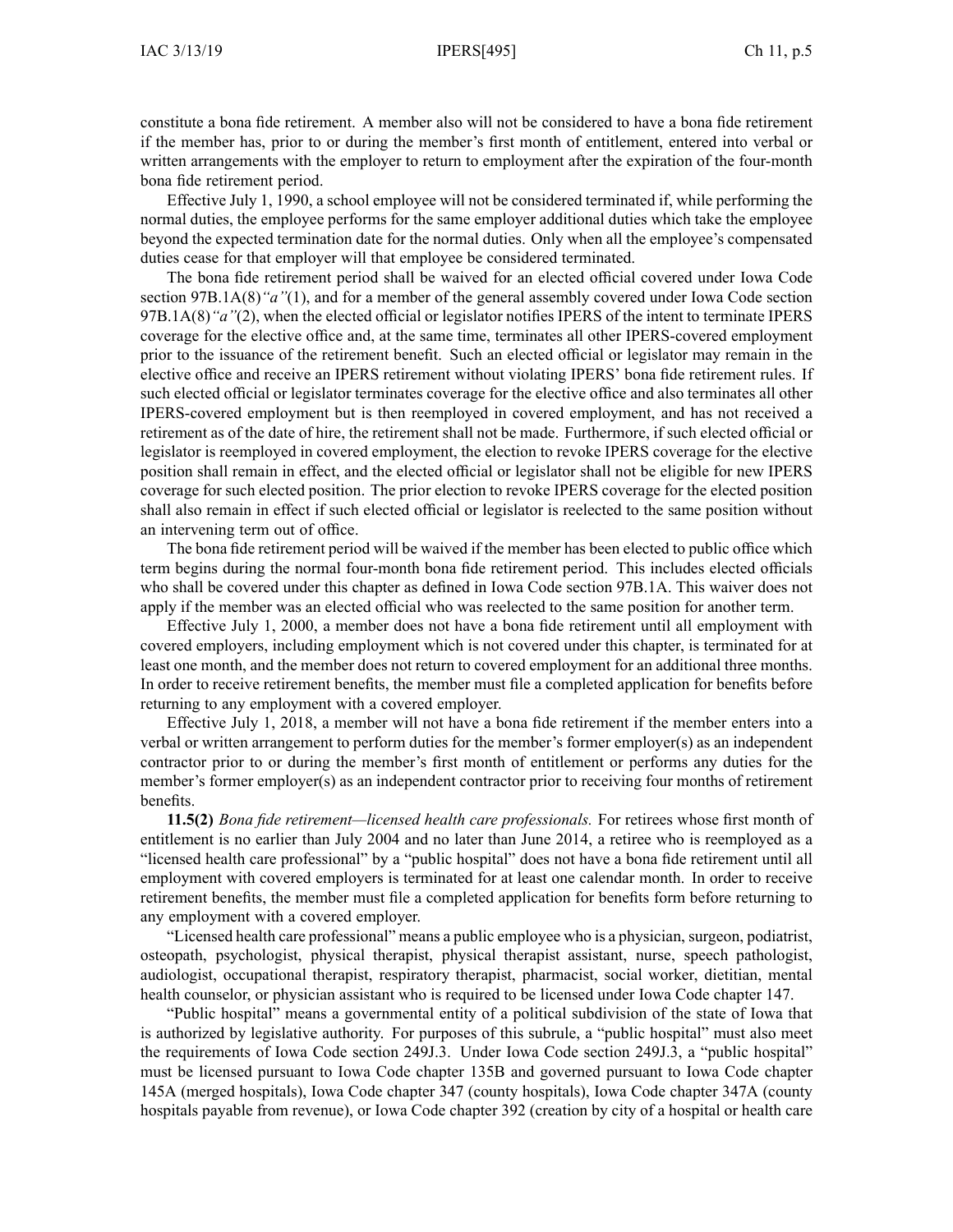facility). For the purposes of this definition, "public hospital" does not include <sup>a</sup> hospital or medical care facility that is funded, operated, or administered by the Iowa department of human services, Iowa department of corrections, or board of regents, or the Iowa Veterans Home.

A "public hospital" possesses the powers conferred upon it by statute, the Iowa Constitution, and regulatory provisions that are unique to governmental entities and hospitals. For example, <sup>a</sup> "public hospital" may finance its activities by tax levies or the issuance of bonds, condemn property, hold elections, and join forces with other governmental entities in cooperative ventures that are authorized under Iowa Code chapter [28D](https://www.legis.iowa.gov/docs/ico/chapter/28D.pdf) and Iowa Code chapter [28E](https://www.legis.iowa.gov/docs/ico/chapter/28E.pdf). "Public hospitals" are subject to scrutiny by the public by complying with Iowa Code chapter [21](https://www.legis.iowa.gov/docs/ico/chapter/21.pdf) (open meetings Act) and Iowa Code chapter [22](https://www.legis.iowa.gov/docs/ico/chapter/22.pdf) (open records Act). Public employees of <sup>a</sup> "public hospital" are covered by Iowa Code chapter [20](https://www.legis.iowa.gov/docs/ico/chapter/20.pdf) (public employment relations Act). A "public hospital" can be distinguished from <sup>a</sup> profit or not-for-profit hospital by examining whether the focus of the hospital is community service with profits being applied not to rates of return to investors, but to enhance community services, facility upgrading, or subsidized care for persons unable to pay the full cost of service.

This subrule only applies to reemployments that meet all the foregoing requirements and in addition occur following <sup>a</sup> "complete termination of employment." A "complete termination of employment" means: (1) the employer must pos<sup>t</sup> the opening and conduct <sup>a</sup> job search; (2) the retired member must receive all termination payouts that are mandatory for other terminated employees of that employer; (3) the retired member must give up all perquisites ofseniority, to the extent applicable to all other terminated employees of that employer; and (4) the retired member must not enter into <sup>a</sup> reemployment agreemen<sup>t</sup> with the prior employer or another public hospital as defined in this subrule prior to or during the first month of entitlement.

**11.5(3)** *Bona fide refund.* For <sup>a</sup> member to be eligible for <sup>a</sup> lump sum refund, the member must terminate the member's covered employment and remain out of employment for 30 days with all covered employers. The 30-day bona fide refund period shall be waived for an elected official covered under Iowa Code section [97B.1A\(8\)](https://www.legis.iowa.gov/docs/ico/section/97B.1A.pdf)*"a"*(1), and for <sup>a</sup> member of the general assembly covered under Iowa Code section [97B.1A\(8\)](https://www.legis.iowa.gov/docs/ico/section/97B.1A.pdf)*"a"*(2), when the elected official or legislator notifies IPERS of the intent to terminate IPERS coverage for the elective office and, at the same time, terminates all other IPERS-covered employment prior to the issuance of the refund. Such an official may remain in the elective office and receive an IPERS refund without violating IPERS' bona fide refund rules. If such elected official terminates coverage for the elective office and also terminates all other IPERS-covered employment but is then reemployed in covered employment, and has not received <sup>a</sup> refund as of the date of hire, the refund shall not be made. Furthermore, if such elected official is reemployed in covered employment, the election to revoke IPERS coverage for the elective position shall remain in effect, and the public official shall not be eligible for new IPERS coverage for such elected position.

The prior election to revoke IPERS coverage for the elected position shall also remain in effect if such elected official is reelected to the same position without an intervening term out of office. The waiver granted in this subrule shall be applicable to such elected officials who were in violation of the prior bona fide refund rules on and after November 1, 2002, when such individuals have not repaid the previously invalid refund.

If <sup>a</sup> member takes <sup>a</sup> refund in violation of the bona fide refund requirements of Iowa Code section [97B.53\(4\)](https://www.legis.iowa.gov/docs/ico/section/97B.53.pdf), the member may return the refund during the bona fide retirement period and restore the member's account.

**11.5(4)** *Part-time appointed members of boards or commissions receiving minimal noncovered wages.* Solely for purposes of determining whether <sup>a</sup> member has severed all employment with all covered employers and has remained out of employment as required under Iowa Code section [97B.52A](https://www.legis.iowa.gov/docs/ico/section/97B.52A.pdf), persons who have been appointed as part-time members of boards or commissions prior to or during their first month of entitlement and who receive only per diem and reimbursements for reasonable business expenses for such positions will be deemed not to be in employment prohibited under Iowa Code section [97B.52A](https://www.legis.iowa.gov/docs/ico/section/97B.52A.pdf).

For purposes of this subrule, per diem shall not exceed the amount authorized under Iowa Code section [7E.6\(1\)](https://www.legis.iowa.gov/docs/ico/section/7E.6.pdf)<sup>*"a"*</sup> for members of boards, committees, commissions, and councils within the executive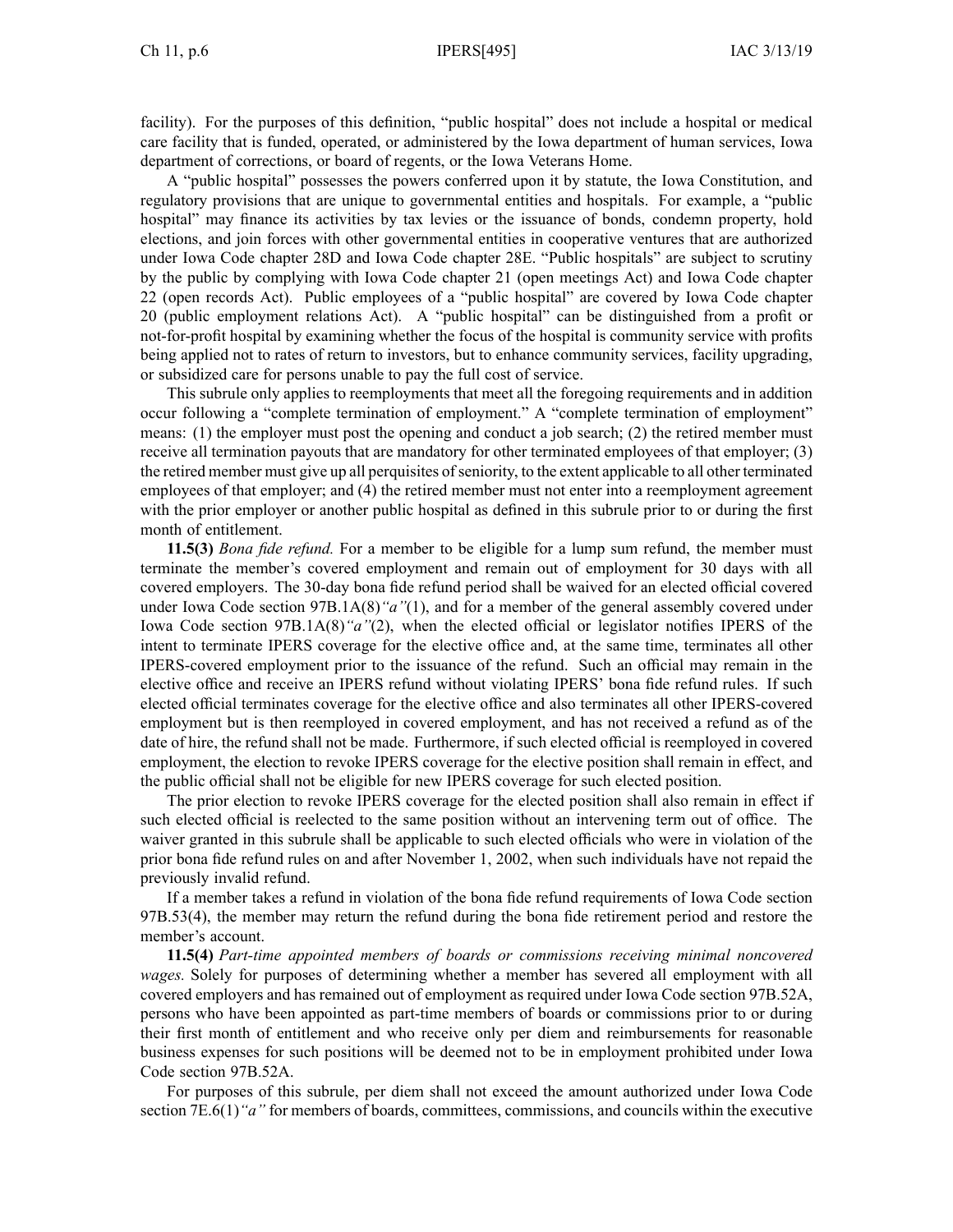branch of state government. This limit shall apply regardless of whether or not the position in question is within the executive branch of state government.

Members of boards and commissions not exempted under this subrule include: (a) those who are entitled to the paymen<sup>t</sup> of per diem regardless of attendance at board or commission meetings, and (b) those who would have received per diem in excess of the amount authorized under Iowa Code section [7E.6\(1\)](https://www.legis.iowa.gov/docs/ico/section/7E.6.pdf)*"a"* were it not for an agreemen<sup>t</sup> by the member to waive such compensation.

Persons appointed as part-time board or commission members who receive only per diem as set forth above and reimbursements of reasonable business expenses may continue in or accep<sup>t</sup> appointments to such positions without violating the bona fide retirement rules under Iowa Code section [97B.52A](https://www.legis.iowa.gov/docs/ico/section/97B.52A.pdf).

**11.5(5)** *Members of the national guard who are called into state active duty.* Effective May 25, 2008, members of the national guard who are called into state active duty as defined in Iowa Code section [29A.1](https://www.legis.iowa.gov/docs/ico/section/29A.1.pdf) in noncovered positions during the required period of complete severance will not be in violation of the bona fide retirement requirements of Iowa Code section [97B.52A](https://www.legis.iowa.gov/docs/ico/section/97B.52A.pdf) as amended by 2010 Iowa Acts, House File 2518, section 33.

[**ARC [8929B](https://www.legis.iowa.gov/docs/aco/arc/8929B.pdf)**, IAB 7/14/10, effective 6/21/10; **ARC [9068B](https://www.legis.iowa.gov/docs/aco/arc/9068B.pdf)**, IAB 9/8/10, effective 10/13/10; **ARC [0662C](https://www.legis.iowa.gov/docs/aco/arc/0662C.pdf)**, IAB 4/3/13, effective 5/8/13; **ARC [3684C](https://www.legis.iowa.gov/docs/aco/arc/3684C.pdf)**, IAB 3/14/18, effective 4/18/18; **ARC [4100C](https://www.legis.iowa.gov/docs/aco/arc/4100C.pdf)**, IAB 10/24/18, effective 11/28/18; **ARC [4337C](https://www.legis.iowa.gov/docs/aco/arc/4337C.pdf)**, IAB 3/13/19, effective 4/17/19]

#### **495—11.6(97B) Payment processing and administration.**

**11.6(1)** *Monthly paper warrants processing fee.* Effective July 1, 2005, IPERS shall charge <sup>a</sup> per-warran<sup>t</sup> processing fee to members who choose to receive paper warrants in lieu of electronic deposits of their monthly retirement allowance. The fee may be waived if the person establishes that it would be an undue hardship for the person to do what is necessary to receive paymen<sup>t</sup> of the person's IPERS monthly retirement allowance by electronic deposit. The processing fee will be deducted from the member's retirement allowance on <sup>a</sup> posttax basis.

For purposes of this subrule, a member claiming undue hardship must establish that the cost normally assessed for the processing of paper warrants would be unduly burdensome because of the member's limited income, or is otherwise financially burdensome or physically impracticable.

**11.6(2)** *Repeated requests for replacement warrants.* Effective July 1, 2002, for <sup>a</sup> member or beneficiary who, due to the member's or beneficiary's own actions or inactions, has benefits warrants replaced twice in <sup>a</sup> six-month period, excep<sup>t</sup> when the need for <sup>a</sup> replacement warrant is caused by IPERS' failure to mail to the address specified by the recipient, paymen<sup>t</sup> shall be suspended until such time as the recipient establishes <sup>a</sup> direct deposit account in <sup>a</sup> bank, credit union or similar financial institution and provides IPERS with the information necessary to make electronic transfer of said monthly payments. Persons subject to said cases may be required to provide <sup>a</sup> face-to-face interview and additional documentation to prove that such <sup>a</sup> suspension would result in an undue hardship.

**11.6(3)** *Forgery claims.* When <sup>a</sup> forgery of <sup>a</sup> warrant issued in paymen<sup>t</sup> of an IPERS refund or benefit is alleged, the claimant must complete and sign an affidavit before <sup>a</sup> notary public that the endorsement is <sup>a</sup> forgery. A supplementary statement must be attached to the affidavit setting forth the details and circumstances of the alleged forgery.

**11.6(4)** *Rollover fees.* Effective January 1, 2007, if the recipient of <sup>a</sup> lump-sum distribution which qualifies to be rolled over requests that <sup>a</sup> rollover be made to more than one IRA or other qualified plan, IPERS may assess <sup>a</sup> \$5 administrative fee for each additional rollover beyond the first one. The fee will be deducted from the gross amount of each distribution, less federal and state income tax.

**11.6(5)** *Offsets against amounts payable.* IPERS may, with or without consent and upon reasonable proof thereof, offset amounts currently payable to <sup>a</sup> member or the member's designated beneficiaries, heirs, assigns or other successors in interest by the amount of IPERS benefits paid in error to or on behalf of such member or the member's designated beneficiaries, heirs, assigns or other successors in interest.

**11.6(6)** *Lump sum paper warrants processing fee.* Effective April 1, 2012, and thereafter, IPERS shall charge \$1 for paper warrants issued in paymen<sup>t</sup> of all nonrecurring lump sum distributions. If <sup>a</sup> nonrecurring lump sum distribution is followed by <sup>a</sup> supplemental lump sum distribution due to the reporting of additional covered wages, the \$1 processing fee shall also be charged. This \$1 processing fee shall not apply to <sup>a</sup> direct rollover described under Iowa Code section [97B.53B](https://www.legis.iowa.gov/docs/ico/section/2017/97B.53B.pdf) (however, processing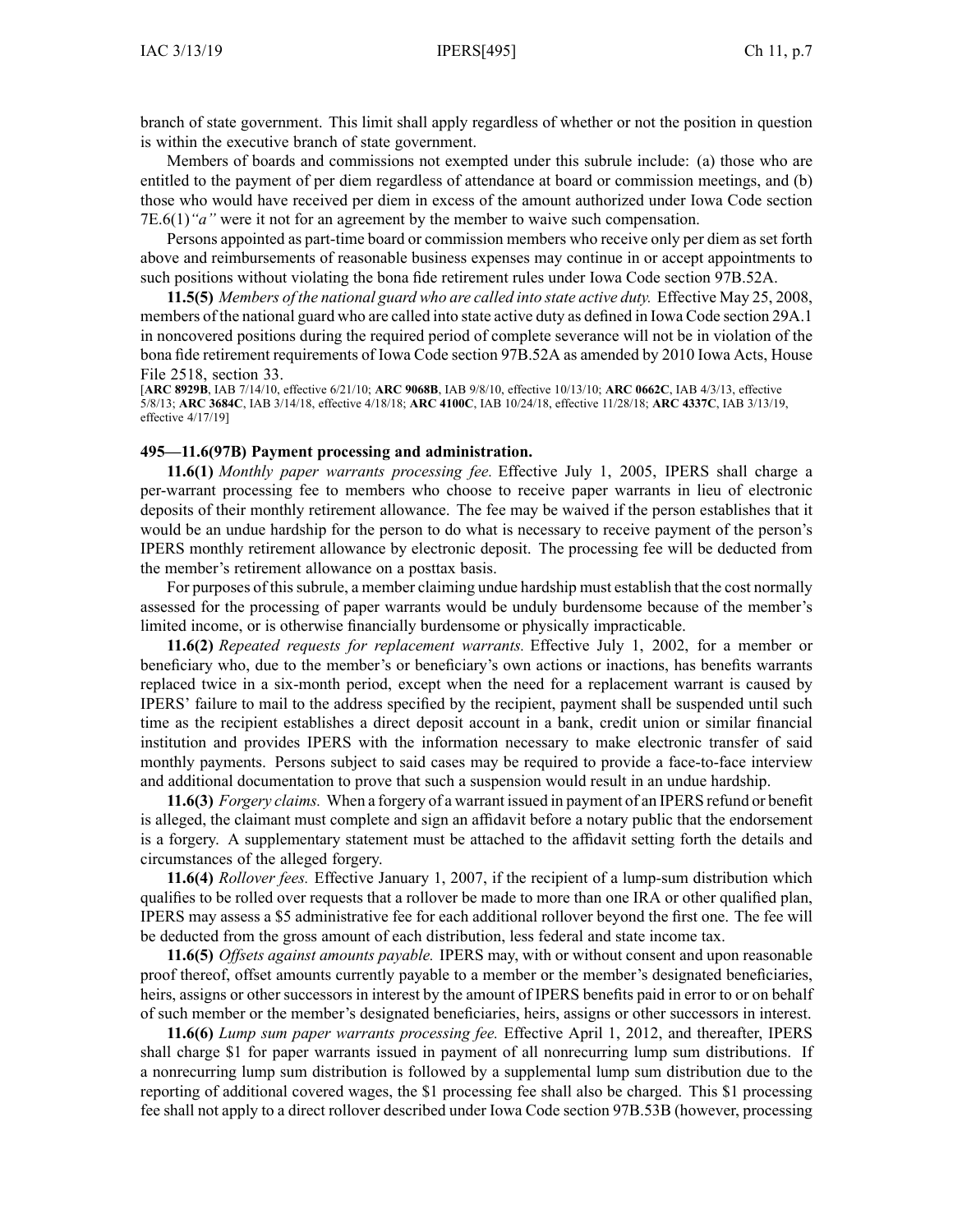fees may be charged for multiple rollover requests), lump sum mandatory account distributions required under Iowa Code section [97B.48\(5\)](https://www.legis.iowa.gov/docs/ico/section/2017/97B.48.pdf), mandatory lump sum distributions required under Internal Revenue Code Section 401(9), or warrants reissued in forged endorsement or other fraudulent paymen<sup>t</sup> situations. [**ARC [0017C](https://www.legis.iowa.gov/docs/aco/arc/0017C.pdf)**, IAB 2/22/12, effective 3/28/12]

## **495—11.7(97B) Overpayment of IPERS benefits.**

## **11.7(1)** *Overpayments—general.*

*a.* An "overpayment" means <sup>a</sup> paymen<sup>t</sup> of money by IPERS that results in <sup>a</sup> recipient receiving <sup>a</sup> higher paymen<sup>t</sup> than the recipient is entitled to under the provisions of Iowa Code chapter [97B](https://www.legis.iowa.gov/docs/ico/chapter/97B.pdf).

*b.* A "recipient" is <sup>a</sup> person or beneficiary, heir, assign, or other successor in interest who receives an overpaymen<sup>t</sup> from an IPERS benefit and is liable to repay the amount(s) upon receipt of <sup>a</sup> written explanation and reques<sup>t</sup> for the amounts to be repaid.

*c.* If IPERS determines that the cost of recovering the amount of an overpaymen<sup>t</sup> is estimated to exceed the overpayment, the repaymen<sup>t</sup> may be deemed to be unrecoverable.

*d.* If the overpaymen<sup>t</sup> is equal to or less than \$50 and cannot be recovered from other IPERS payments, IPERS may limit its recovery efforts to written requests for repaymen<sup>t</sup> and other nonjudicial remedies.

**11.7(2)** *Overpayment made to <sup>a</sup> retired member.* A retired member shall receive written notice of overpayment, including the reason for the overpayment, the amount of the overpayment, and <sup>a</sup> limited opportunity to repay the overpaymen<sup>t</sup> in full without interest. If <sup>a</sup> retired member repays an overpaymen<sup>t</sup> in full within 30 days after the date of the notice, there will be no interest charge. A retired member may repay an overpaymen<sup>t</sup> out of pocket or direct IPERS to recover the overpaymen<sup>t</sup> from future retirement benefit payments, or <sup>a</sup> combination of both. If the retired member cannot repay an overpaymen<sup>t</sup> in full, either out of pocket or from the next monthly installment of retirement benefits, or both, interest shall be charged. A retired member who cannot repay the full amount of the overpaymen<sup>t</sup> within 30 days after the date of the notice must enter into an agreemen<sup>t</sup> with IPERS to make monthly installment payments, or to have the overpaymen<sup>t</sup> offset against future monthly benefit payments or death benefits, if any, and authorize any unpaid balance as <sup>a</sup> first priority claim in the recipient's estate.

**11.7(3)** *Overpayment made to <sup>a</sup> person other than <sup>a</sup> retired member.* A recipient other than <sup>a</sup> retired member, excep<sup>t</sup> <sup>a</sup> recipient listed in subrule [11.7\(4\)](https://www.legis.iowa.gov/docs/iac/rule/495.11.7.pdf), shall receive written notice of overpayment, including the reason for the overpayment, the amount of the overpayment, and the opportunity to repay the overpaymen<sup>t</sup> in full without interest. If such <sup>a</sup> recipient repays an overpaymen<sup>t</sup> in full within 30 days after the date of the notice, there will be no interest charge. If such <sup>a</sup> recipient cannot repay an overpaymen<sup>t</sup> in full within 30 days after the date of the notice, interest shall be charged. If repaymen<sup>t</sup> in full cannot be made within 30 days, such <sup>a</sup> recipient shall make repaymen<sup>t</sup> arrangements subject to IPERS' approval within 30 days of the written notice and reques<sup>t</sup> for repayment.

If the overpaymen<sup>t</sup> recipient cannot be located to receive notice of the overpaymen<sup>t</sup> at the recipient's last-known address, IPERS shall, after trying to locate the person, consider the recipient to have waived entitlement to the quarters covered by the refund.

**11.7(4)** *Overpayment made to <sup>a</sup> person who violates <sup>a</sup> bona fide severance period.* If <sup>a</sup> recipient takes a refund and does not complete the required period of severance, the recipient shall receive a written notice of overpayment, including the reason for the overpayment, the amount of the overpayment, and the opportunity to repay the overpaymen<sup>t</sup> in full without interest. The recipient shall have 30 days after the date of notice to repay the full amount of the refund without interest. If the repaymen<sup>t</sup> is not made within 30 days after the date of notice, the person shall receive no credit for the period of employment covered by the refund and shall be required to buy back the refund at its actuarial cost if the member later decides that the member wants service credit for any portion of the period of employment covered by the refund.

## **11.7(5)** *Interest charges.*

*a. Overpayment not fraudulent.* If the overpaymen<sup>t</sup> of benefits, other than an overpaymen<sup>t</sup> that results from <sup>a</sup> violation described in subrule [11.7\(4\)](https://www.legis.iowa.gov/docs/iac/rule/495.11.7.pdf), was not the result of wrongdoing, negligence, misrepresentation, or omission of the recipient, the recipient is liable to pay interest charges at the rate